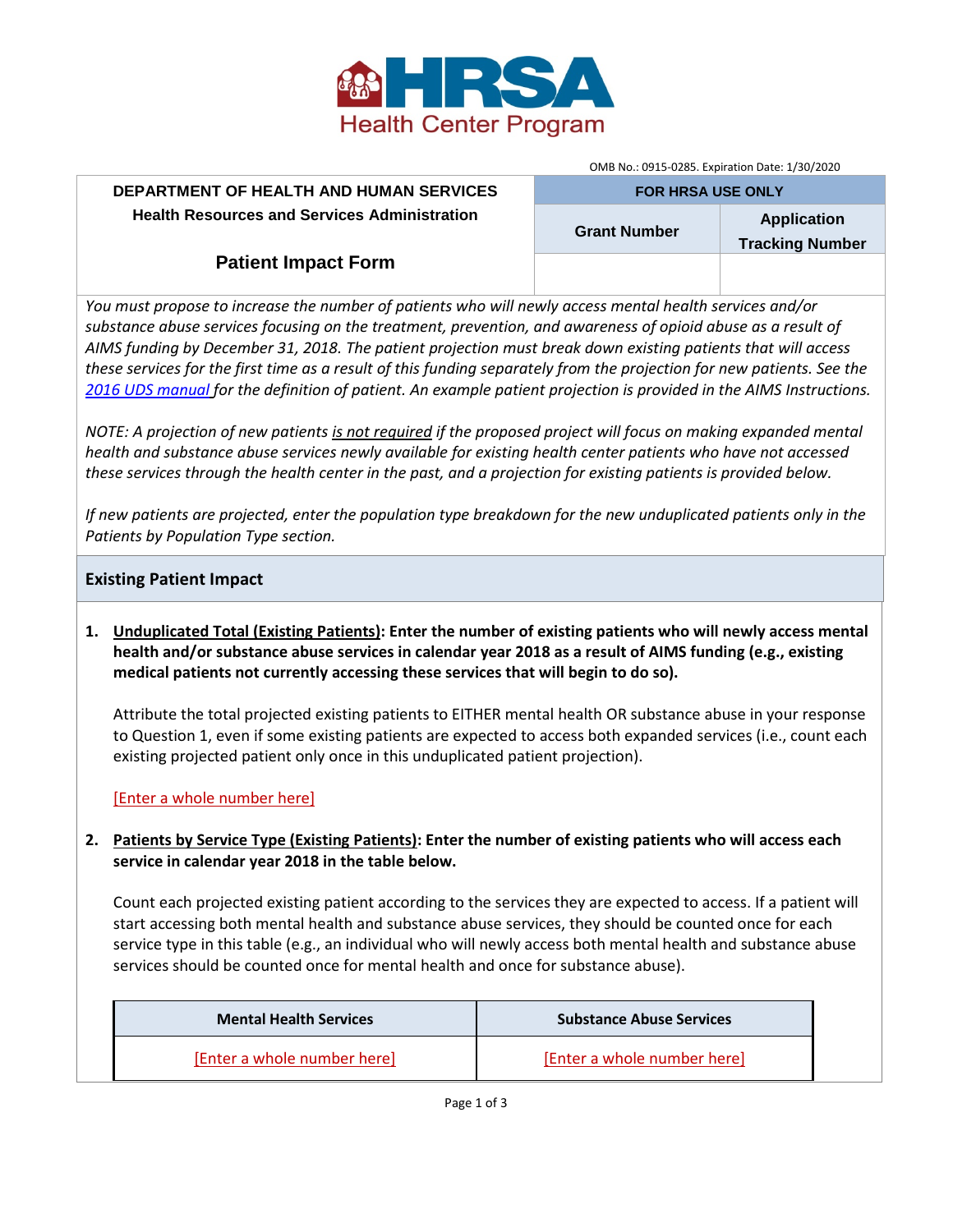

|                            | <b>DEPARTMENT OF HEALTH AND HUMAN SERVICES</b>                                                                                                                                                                        | <b>FOR HRSA USE ONLY</b> |                                              |  |  |  |
|----------------------------|-----------------------------------------------------------------------------------------------------------------------------------------------------------------------------------------------------------------------|--------------------------|----------------------------------------------|--|--|--|
|                            | <b>Health Resources and Services Administration</b>                                                                                                                                                                   | <b>Grant Number</b>      | <b>Application</b><br><b>Tracking Number</b> |  |  |  |
| <b>Patient Impact Form</b> |                                                                                                                                                                                                                       |                          |                                              |  |  |  |
|                            | <b>New Patient Impact</b>                                                                                                                                                                                             |                          |                                              |  |  |  |
|                            | 3. Unduplicated Total (New Patients): Enter the number of new patients (new to the health center) who will<br>access mental health and/or substance abuse services in calendar year 2018 as a result of AIMS funding. |                          |                                              |  |  |  |
|                            | Attribute the total projected new patients to EITHER mental health OR substance abuse in your response to                                                                                                             |                          |                                              |  |  |  |

Attribute the total projected new patients to EITHER mental health OR substance abuse in your response to Question 3, even if some new patients are expected to access both expanded services (i.e., count each new projected patient only once in this unduplicated patient projection).

**Note:** New unduplicated projected patients entered in response to this question will be added to your patient target. Failure to achieve this projection by December 31, 2018 may result in a funding reduction when your service area is next competed through Service Area Competition (SAC). See the **SAC technical** [assistance website](https://bphc.hrsa.gov/programopportunities/fundingopportunities/sac/index.html) for patient target resources.

#### [Enter a whole number here]

## **4. Patients by Service Type (New Patients): Enter the number of new patients (new to the health center) who will access each service in calendar year 2018 in the table below.**

Count each projected new patient according to the services they are expected to access. If a new patient will access both mental health and substance abuse services, they should be counted once for each service type in this table (e.g., an individual new to the health center as a result of this funding who will access both mental health and substance abuse services should be counted once for mental health and once for substance abuse).

| <b>Mental Health Services</b> | <b>Substance Abuse Services</b> |
|-------------------------------|---------------------------------|
| [Enter a whole number here]   | [Enter a whole number here]     |

## *Continued on the next page*